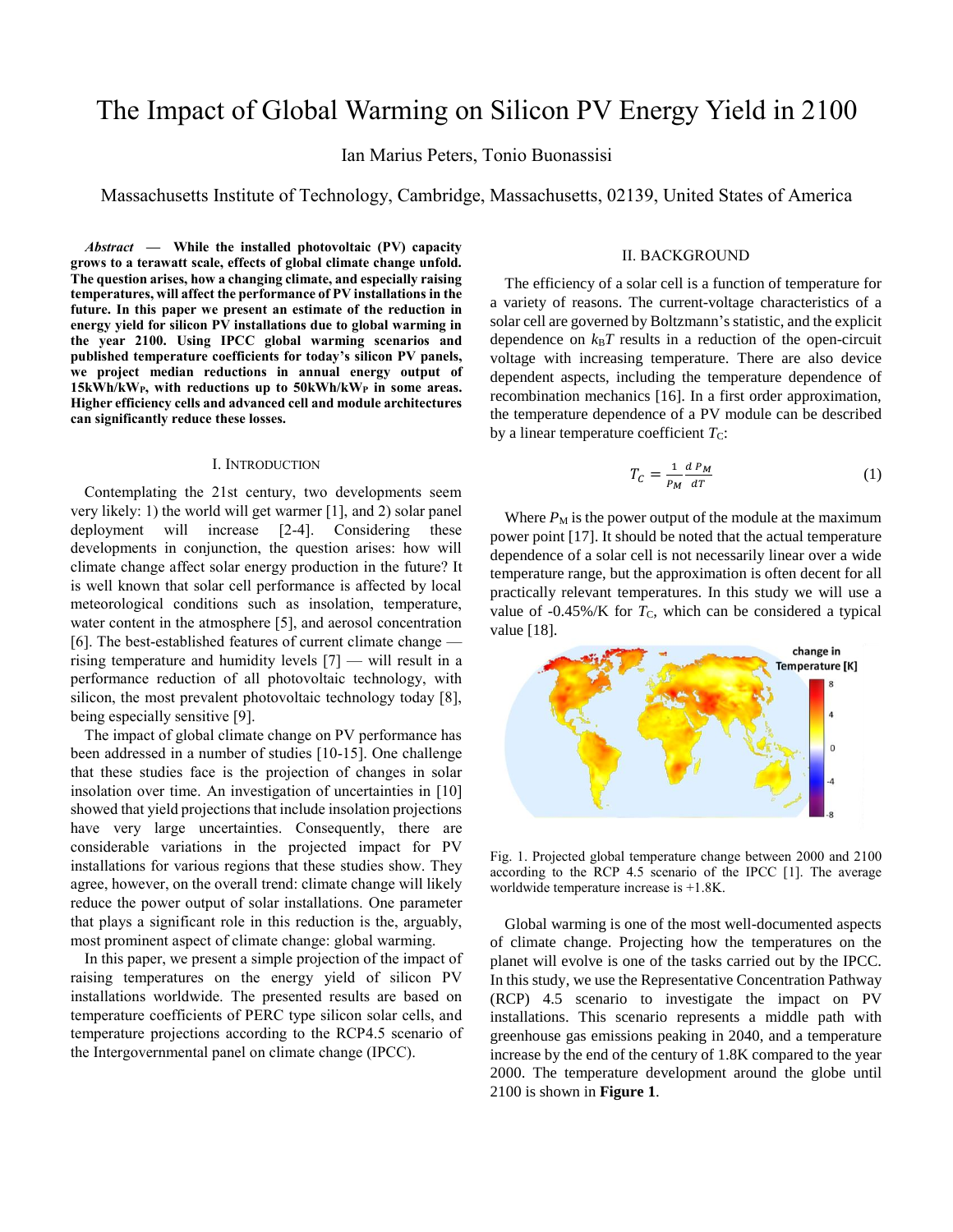### III. RESULTS

The reduction in energy output is calculated simply by multiplying the worldwide solar resource with the projected temperature change and the temperature coefficient. The result of this calculation is shown in **Figure 2**. As temperatures raise nearly everywhere on the land mass of our planet, energy output is reduced everywhere. Areas that are especially affected include the Southern United States, Southern Africa and Central Asia.



Fig. 2. Projected global change in energy output for a silicon PV installation between 2000 and 2100 for the temperature changes shown in **Figure 1.**

The statistical distribution of the change in energy output over the entire planet is shown in **Figure 3**. The median reduction is approx. 15 kWh/kW<sub>P</sub>, with some regions reaching up to 50 kWh/kWP.



Fig. 3. Histogram of the data shown in **Figure 2**.

#### IV. DISCUSSION

The shown results just represent one climate scenario, and use one representative temperature coefficient. Within temperature projections, warming scenarios vary over a wide range, depending on the future development of greenhouse gas emissions. The RCP 4.5 scenarios falls within the lower middle of projected temperature changes. Lower and higher levels are covered by the RCP2.6 and RCP8.5 scenarios, respectively. RCP2.6 assumes a peak in greenhouse gas emissions before the end of the decade, and a drastic reduction in emissions thereafter. The mean likely temperature increase in this scenario is 1.0K. The RCP8.5 scenario assumes raising emissions throughout the rest of the century and project a mean likely temperature increase of 3.7K. Comparing the mean temperature increases in all scenarios gives a good sense of the corresponding projected changes in yield. Hence, in the RCP8.5 scenarios, yield reductions would be more than twice as high as indicated here.

The second factor to affect this calculation is the temperature coefficient of silicon PV modules. -0.45%/K marks a representative value, but coefficients vary depending on technology and cell and module architecture. For silicon PV panels, temperature coefficients between -0.3%/K and 0.6%/K can be found, with the lowest values achieved for HIT type solar cells [19]. Materials with a higher band gap, like CdTe have even lower temperature coefficients [20].

Improvements in cell efficiency have an additional effect on module temperature. As conversion efficiencies increase, more energy is converted into electricity and less into heat [21]. It can be expected, hence, that future solar installations will be more robust towards changes in temperature.

Global warming is not the only relevant aspect of climate change that will affect energy yield. Changes in insolation and humidity will affect the amount of light that reaches a panel. Especially variations in insolation will have an immediate effect that may very well be more noticeable than that of temperature. Insolation variations can largely be considered as an additional factor to the one shown here.

#### V. SUMMARY

Global warming has an impact on how photovoltaic installations perform. We use a simple performance model to project the likely reductions in performance of silicon PV panels by the end of the century using climate change scenarios from the IPCC and a representative temperature coefficient. Using the RCP 4.5 scenario and a temperature coefficient of - 0.45%/K, we find that the energy output of silicon PV installations will be reduced by approx.  $15$  kWh/kW<sub>P</sub>, with some regions experiencing losses of up to 50 kWh/kWP.

#### ACKNOWLEDGMENT:

Climate scenarios used were from the NEX-GDDP dataset, prepared by the Climate Analytics Group and NASA Ames Research Center using the NASA Earth Exchange, and distributed by the NASA Center for Climate Simulation (NCCS). Insolation data were obtained from the NASA Langley Research Center Atmospheric Science Data Center. This work was financially supported by the DOE-NSF ERF for Quantum Energy and Sustainable Solar Technologies (QESST) and by funding from Singapore's National Research Foundation through the Singapore MIT Alliance for Research and Technology's "Low energy electronic systems (LEES) IRG"